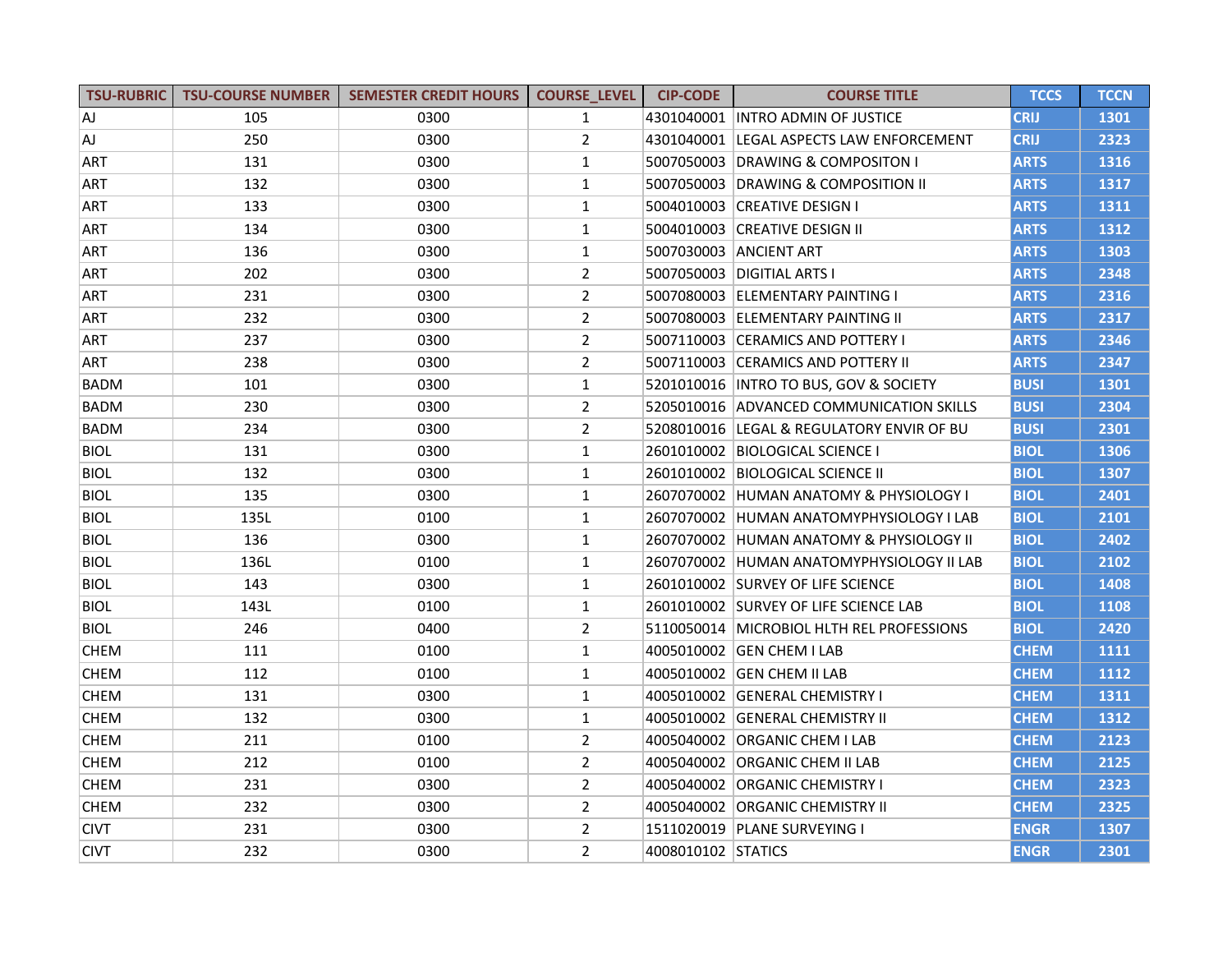| <b>TSU-RUBRIC</b> | <b>TSU-COURSE NUMBER</b> | <b>SEMESTER CREDIT HOURS</b> | <b>COURSE_LEVEL</b> | <b>CIP-CODE</b>        | <b>COURSE TITLE</b>                      | <b>TCCS</b> | <b>TCCN</b> |
|-------------------|--------------------------|------------------------------|---------------------|------------------------|------------------------------------------|-------------|-------------|
| <b>CIVT</b>       | 233                      | 0300                         | $\overline{2}$      | 4008010102 DYNAMICS    |                                          | <b>ENGR</b> | 2302        |
| <b>CIVT</b>       | 234                      | 0300                         | $\overline{2}$      |                        | 1511020019 SURVEYING II                  | <b>ENGR</b> | 1407        |
| <b>CS</b>         | 116                      | 0300                         | $\mathbf{1}$        |                        | 1101010002 INTRO TO COMP SCIENCE I       | <b>COSC</b> | 1300        |
| <b>CS</b>         | 117                      | 0300                         | $\mathbf{1}$        |                        | 1101010002   INTRO TO COMP SCIENCE II    | <b>COSC</b> | 1301        |
| <b>CS</b>         | 124                      | 0300                         | $\mathbf{1}$        |                        | 1107010006 FUNDS OF MACHINE COMPUTATION  | <b>COSC</b> | 1315        |
| CS                | 241                      | 0300                         | $\overline{2}$      |                        | 1102010006   OOP USING C++               | <b>COSC</b> | 2320        |
| <b>CS</b>         | 243                      | 0300                         | $\overline{2}$      |                        | 1101010002 COMPUTER ORG                  | <b>COSC</b> | 2325        |
| <b>CS</b>         | 246                      | 0300                         | $\overline{2}$      |                        | 1107010006 DATA & FILE STRUC             | <b>COSC</b> | 2330        |
| <b>CS</b>         | 248                      | 0300                         | $\overline{2}$      |                        | 1107010006 THEORY OF COMPU               | <b>COSC</b> | 2315        |
| <b>ECE</b>        | 111                      | 0100                         | $\mathbf{1}$        |                        | 1410010006 CIRCUIT ANALYSIS LAB I        | <b>ENGR</b> | 2306        |
| ECE               | 130                      | 0300                         | $\mathbf{1}$        |                        | 1410010006 PROGRAMMING ENGR APPLICATIONS | <b>ENGR</b> | 2304        |
| ECE               | 131                      | 0300                         | $\mathbf{1}$        |                        | 1410010006 CIRCUIT ANALYSIS I            | <b>ENGR</b> | 2306        |
| ECE               | 211                      | 0100                         | $\overline{2}$      |                        | 1410010006 CIRCUIT ANALYSIS LAB II       | <b>ENGR</b> | 2407        |
| ECE               | 215                      | 0100                         | $\overline{2}$      |                        | 1410010006 DIGITAL SYSTEMS LAB           | <b>ENGR</b> | 2406        |
| ECE               | 231                      | 0300                         | $\overline{2}$      |                        | 1410010006 CIRCUIT ANALYSIS II           | <b>ENGR</b> | 2407        |
| ECE               | 235                      | 0300                         | $\overline{2}$      |                        | 1410010006 DIGITAL SYSTEMS               | <b>ENGR</b> | 2406        |
| <b>ECON</b>       | 131                      | 0300                         | $\mathbf{1}$        |                        | 4506010001 INTRODUCTORY ECONOMICS        | <b>ECON</b> | 1301        |
| <b>ECON</b>       | 231                      | 0300                         | $\overline{2}$      |                        | 4506010001 PRIN OF ECONOMICS I           | <b>ECON</b> | 2301        |
| <b>ECON</b>       | 232                      | 0300                         | $\overline{2}$      |                        | 4506010001 PRIN OF ECONOMICS II          | <b>ECON</b> | 2302        |
| <b>ENG</b>        | 130                      | 0300                         | $\mathbf{1}$        |                        | 3201080221 INTERGRATED READING & WRITING | <b>ENGL</b> | 0300        |
| <b>ENG</b>        | 131                      | 0300                         | $\mathbf{1}$        |                        | 2313010001 FRESHMAN ENGLISH I            | <b>ENGL</b> | 1301        |
| <b>ENG</b>        | 132                      | 0300                         | $\mathbf{1}$        |                        | 2313010001 FRESHMAN ENGLISH II           | <b>ENGL</b> | 1302        |
| <b>ENG</b>        | 230                      | 0300                         | $\overline{2}$      |                        | 2301010001   WORLD LITERATURE I          | <b>ENGL</b> | 2332        |
| <b>ENG</b>        | 231                      | 0300                         | $\overline{2}$      |                        | 2301010001 WORLD LITERATURE II           | <b>ENGL</b> | 2333        |
| <b>ENG</b>        | 235                      | 0300                         | $\overline{2}$      |                        | 2314020001 AMERICAN LITERATURE           | <b>ENGL</b> | 2328        |
| <b>ENG</b>        | 244                      | 0300                         | $\overline{2}$      |                        | 2314020001 AFRICAN-AMERICAN LITERATURE   | <b>ENGL</b> | 2326        |
| <b>FR</b>         | 131                      | 0300                         | $\mathbf{1}$        |                        | 1609010001 ELEMENTARY FRENCH I           | <b>FREN</b> | 1311        |
| FR                | 132                      | 0300                         | $\mathbf{1}$        |                        | 1609010001 ELEMENTARY FRENCH II          | <b>FREN</b> | 1312        |
| <b>FR</b>         | 231                      | 0300                         | $\overline{2}$      |                        | 1609010001 INTERMEDIATE FRENCH I         | <b>FREN</b> | 2311        |
| FR.               | 232                      | 0300                         | $\overline{2}$      |                        | 1609010001 INTERMEDIATE FRENCH II        | <b>FREN</b> | 2312        |
| <b>GEOG</b>       | 132                      | 0300                         | $\mathbf{1}$        |                        | 4507010001 WORLD REGIONAL GEOGRAPHY      | <b>GEOG</b> | 1303        |
| <b>GEOL</b>       | 141                      | 0300                         | $\mathbf{1}$        |                        | 4006010002   INTRO TO THE EARTH          | <b>GEOL</b> | 1403        |
| <b>HED</b>        | 223                      | 0200                         | $\overline{2}$      | 5109040014 BASIC C P R |                                          | <b>PHED</b> | 1206        |
| <b>HIST</b>       | 131                      | 0300                         | $\mathbf{1}$        |                        | 5401010001 WORLD HISTORY I               | <b>HIST</b> | 2321        |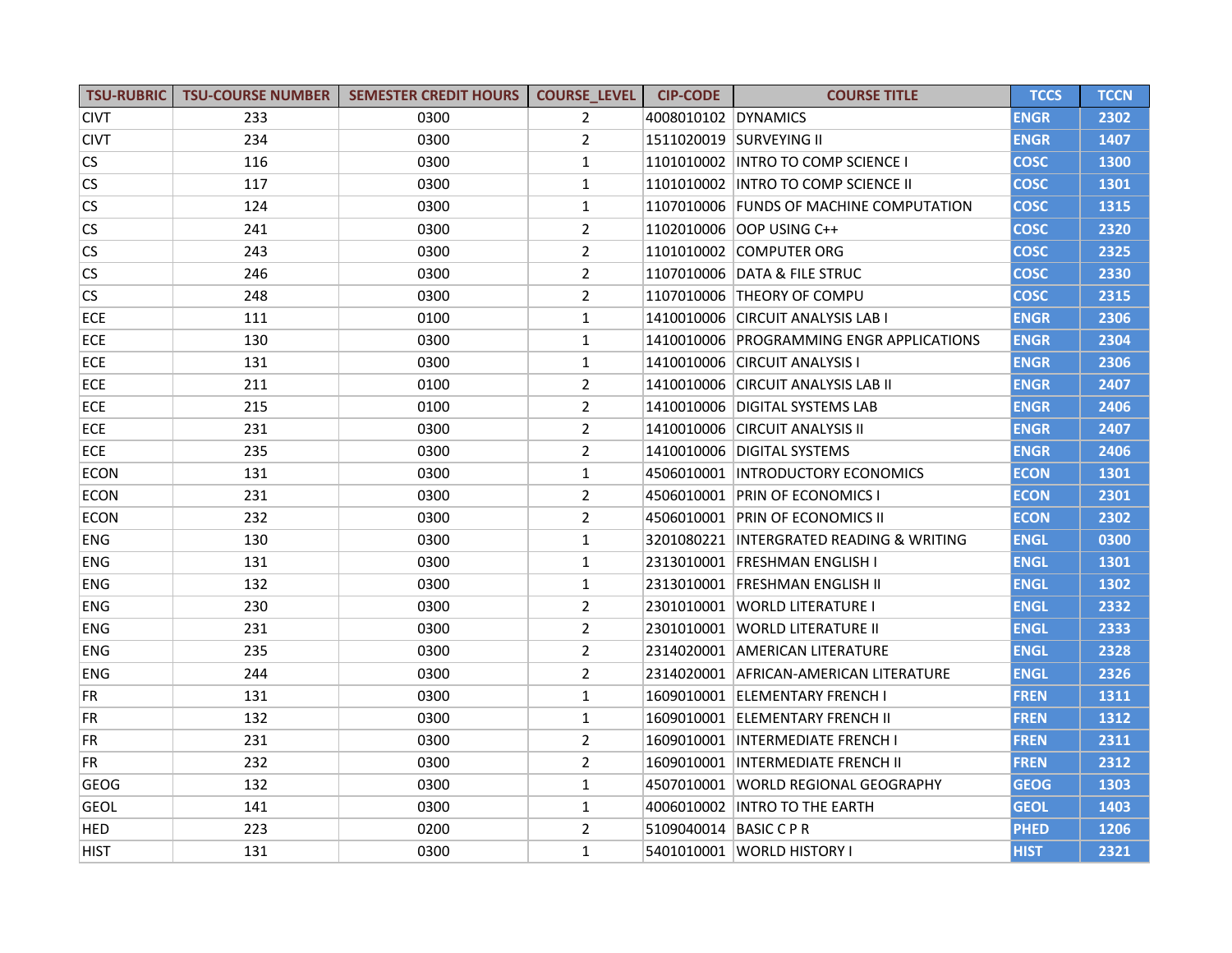| <b>TSU-RUBRIC</b> | <b>TSU-COURSE NUMBER</b> | <b>SEMESTER CREDIT HOURS</b> | <b>COURSE LEVEL</b> | <b>CIP-CODE</b> | <b>COURSE TITLE</b>                       | <b>TCCS</b> | <b>TCCN</b> |
|-------------------|--------------------------|------------------------------|---------------------|-----------------|-------------------------------------------|-------------|-------------|
| <b>HIST</b>       | 132                      | 0300                         | $\mathbf{1}$        |                 | 5401010001 WORLD HISTORY II               | <b>HIST</b> | 2322        |
| <b>HIST</b>       | 231                      | 0300                         | $\overline{2}$      |                 | 5401010001 SOC & POL HIST US TO 1877      | <b>HIST</b> | 1301        |
| <b>HIST</b>       | 232                      | 0300                         | $\overline{2}$      |                 | 5401010001 SOC & POL HIST US SINCE 1887   | <b>HIST</b> | 1302        |
| <b>HSHA</b>       | 233                      | 0300                         | $\overline{2}$      |                 | 5107020014 HIST AND SOCI OF HEALTHCARE    | <b>HSHA</b> | 2333        |
| <b>HSHA</b>       | 234                      | 0300                         | $\overline{2}$      |                 | 5107020014 HLTHCARE ISSUE/PROFESSIONALISM | <b>HSHA</b> | 2334        |
| <b>HSHA</b>       | 330                      | 0300                         | 3                   |                 | 5107020014   INTRO HLTHCARE ADMN & MGMT   | <b>HSHA</b> | 3330        |
| <b>HSHA</b>       | 331                      | 0300                         | 3                   |                 | 5107020014 HEALTH INFORMATION SYSTEMS     | <b>HSHA</b> | 3331        |
| <b>HSHA</b>       | 332                      | 0300                         | 3                   |                 | 5107020014 INTRO COMMUN & POPULATION HLTH | <b>HSHA</b> | 3332        |
| <b>HSHA</b>       | 333                      | 0300                         | 3                   |                 | 5107020014 HC: FINANCE & ECONOMICS I      | <b>HSHA</b> | 3333        |
| <b>HSHA</b>       | 334                      | 0300                         | 3                   |                 | 5107020014   LONG-TERM CARE               | <b>HSHA</b> | 3334        |
| <b>HSHA</b>       | 335                      | 0300                         | 3                   |                 | 5107020014 HLTH POLICY & US HLTHCARE SYST | <b>HSHA</b> | 3335        |
| <b>HSHA</b>       | 336                      | 0300                         | 3                   |                 | 5107020014 RESEARCH FOR HLTH PROFESSIONAL | <b>HSHA</b> | 3336        |
| <b>HSHA</b>       | 337                      | 0300                         | 3                   |                 | 5107020014  INTRO TO HR MGMT IN HLTHCARE  | <b>HSHA</b> | 3337        |
| <b>HSHA</b>       | 338                      | 0300                         | 3                   |                 | 5107020014 HC: FINANCE & ECONOMICS II     | <b>HSHA</b> | 3338        |
| <b>HSHA</b>       | 339                      | 0300                         | 3                   |                 | 5107020014 HEALTH DISPARITIES             | <b>HSHA</b> | 3339        |
| <b>HSHA</b>       | 430                      | 0300                         | 4                   |                 | 5107020014 HC SYMPOSIA/PROFESSIONAL DEV   | <b>HSHA</b> | 4330        |
| <b>HSHA</b>       | 431                      | 0300                         | 4                   |                 | 5107020014 HC MGMT & LEADERSHIP           | <b>HSHA</b> | 4331        |
| <b>HSHA</b>       | 432                      | 0300                         | 4                   |                 | 5107020014 HC ORG: OPER/QUALITY CONTROL   | <b>HSHA</b> | 4332        |
| <b>HSHA</b>       | 433                      | 0300                         | 4                   |                 | 5107020014 HC ORG: STRATEGIC PLAN & MKTG  | <b>HSHA</b> | 4333        |
| <b>HSHA</b>       | 434                      | 0300                         | 4                   |                 | 5107020014 LEGAL & ETHIC ASPECTS HLTHCARE | <b>HSHA</b> | 4334        |
| <b>HSHA</b>       | 435                      | 0300                         | 4                   |                 | 5107020014 INTRODUCTION TO GLOBAL HEALTH  | <b>HSHA</b> | 4335        |
| <b>HSHA</b>       | 438                      | 0300                         | 4                   |                 | 5107020014  HLTH ADMN: INDEPENDENT STUDY  | <b>HSHA</b> | 4338        |
| <b>HSHA</b>       | 439                      | 0300                         | 4                   |                 | 5107020014 HLTH ADMN: CAPSTONE & IPE      | <b>HSHA</b> | 4339        |
| <b>HSHA</b>       | 461                      | 0600                         | 4                   |                 | 5107020014 HLTH ADMN: INTERNSHIP          | <b>HSHA</b> | 4661        |
| MATH              | 132                      | 0300                         | $\mathbf{1}$        |                 | 2701010001 CONTEMPORAY MATHEMATICS I      | <b>MATH</b> | 1332        |
| <b>MATH</b>       | 133                      | 0300                         | $\mathbf{1}$        |                 | 2701010001 COLLEGE ALGEBRA                | <b>MATH</b> | 1314        |
| <b>MATH</b>       | 134                      | 0300                         | $\mathbf{1}$        |                 | 2701010001 PLANE TRIGONOMETRY             | <b>MATH</b> | 1316        |
| <b>MATH</b>       | 135                      | 0300                         | $\mathbf{1}$        |                 | 2701010001   MATH BUS & ECON ANALYSIS I   | <b>MATH</b> | 1325        |
| <b>MATH</b>       | 136                      | 0300                         | $\mathbf{1}$        |                 | 2701010001 PRECALCULUS MATH               | <b>MATH</b> | 2312        |
| <b>MATH</b>       | 137                      | 0300                         | $\mathbf{1}$        |                 | 2701010001 CONTEMPORAY MATHEMATICS II     | <b>MATH</b> | 1333        |
| MATH              | 138                      | 0300                         | $\mathbf{1}$        |                 | 2701010001 MATH BUS & ECON ANALYSIS II    | <b>MATH</b> | 1325        |
| MATH              | 231                      | 0300                         | $\overline{2}$      |                 | 2705010001 ELEMENTARY STATISTICS          | <b>MATH</b> | 1342        |
| <b>MATH</b>       | 241                      | 0400                         | $\overline{2}$      |                 | 2701010001 CALCULUS & ANALYTIC GEOMTRY I  | <b>MATH</b> | 2413        |
| <b>MATH</b>       | 242                      | 0400                         | $\overline{2}$      |                 | 2701010001 CALCULUS & ANALYTIC GEOMTRY II | <b>MATH</b> | 2414        |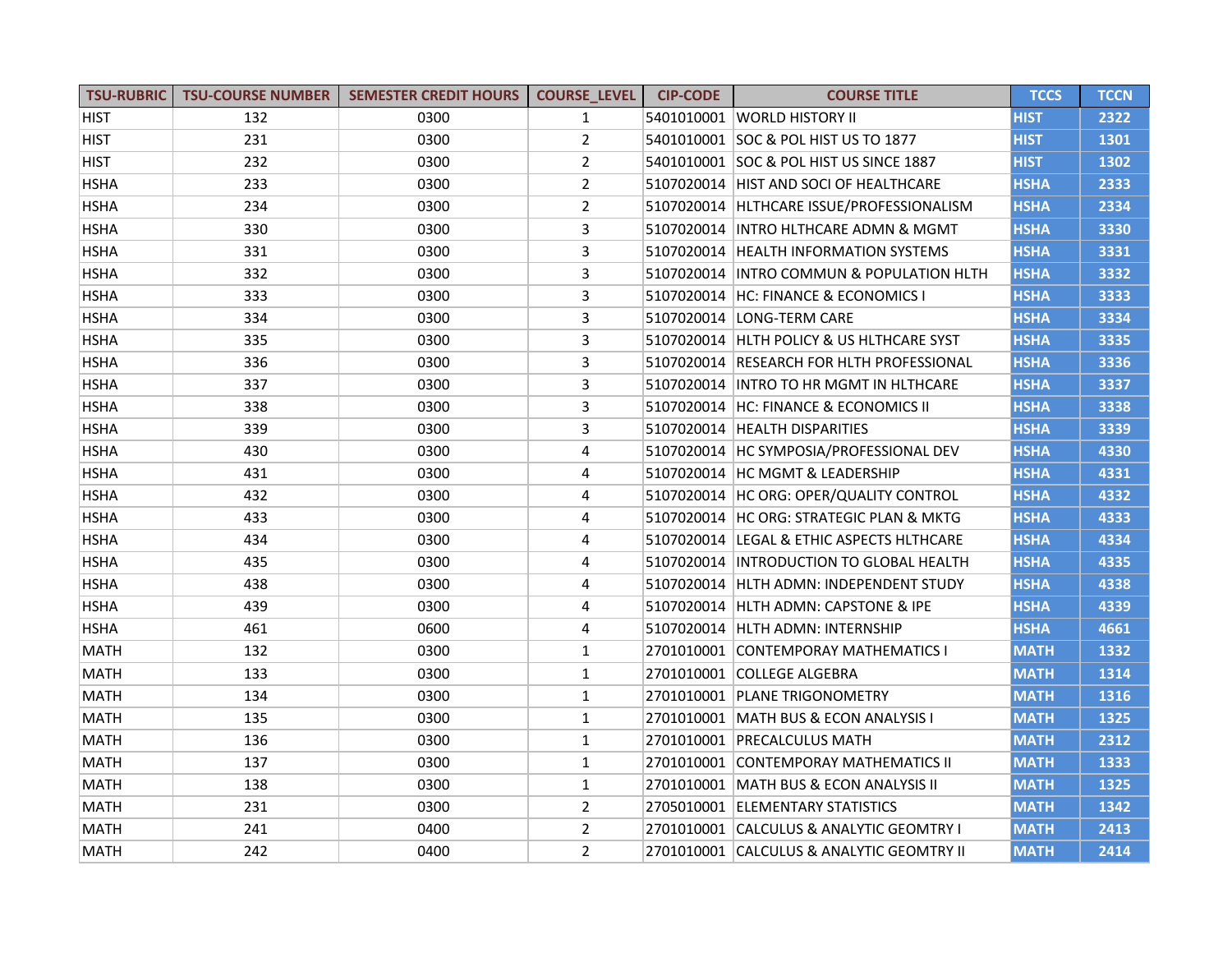| <b>TSU-RUBRIC</b> | <b>TSU-COURSE NUMBER</b> | <b>SEMESTER CREDIT HOURS</b> | <b>COURSE LEVEL</b> | <b>CIP-CODE</b> | <b>COURSE TITLE</b>                      | <b>TCCS</b> | <b>TCCN</b> |
|-------------------|--------------------------|------------------------------|---------------------|-----------------|------------------------------------------|-------------|-------------|
| <b>MUSIC</b>      | 136                      | 0300                         | $\mathbf{1}$        |                 | 5009020003 MUSIC APPRECIATION            | <b>MUSI</b> | 1306        |
| <b>MUSIC</b>      | 271                      | 0100                         | $\overline{2}$      |                 | 5009020003 CLASS PIANO III               | <b>MUSI</b> | 2181        |
| <b>MUSIC</b>      | 272                      | 0100                         | $\overline{2}$      |                 | 5009020003 CLASS PIANO IV                | <b>MUSI</b> | 2182        |
| PE                | 102                      | 0100                         | $\mathbf{1}$        |                 | 3601080013 PHYSICAL FITNESS              | <b>PHED</b> | 1164        |
| PE                | 108                      | 0100                         | $\mathbf{1}$        |                 | 5003010003   MODERN DANCE I              | <b>DANC</b> | 1145        |
| PE                | 109                      | 0100                         | $\mathbf{1}$        |                 | 5003010003 MODERN DANCE II               | <b>DANC</b> | 1146        |
| PE                | 127                      | 0300                         | $\mathbf{1}$        |                 | 1313140004   FOUNDATIONS                 | <b>PHED</b> | 1301        |
| <b>PHIL</b>       | 231                      | 0300                         | $\overline{2}$      |                 | 3801010001 INTRODUCTION TO PHILOSOPHY    | <b>PHIL</b> | 1301        |
| <b>PHYS</b>       | 101                      | 0300                         | $\mathbf{1}$        |                 | 4001010002 PRINC OF PHYS SCI             | <b>PHYS</b> | 1315        |
| <b>PHYS</b>       | 215                      | 0100                         | $\overline{2}$      |                 | 4008010002 PHYS FOR ENGINEERS LAB I      | <b>PHYS</b> | 1101        |
| <b>PHYS</b>       | 216                      | 0100                         | $\overline{2}$      |                 | 4008010002 PHYS FOR ENGINEERS LAB II     | <b>PHYS</b> | 1102        |
| <b>PHYS</b>       | 217                      | 0100                         | $\overline{2}$      |                 | 4008010002 UNIVERSITY PHYS LAB I         | <b>PHYS</b> | 2125        |
| <b>PHYS</b>       | 218                      | 0100                         | $\overline{2}$      |                 | 4008010002 UNIVERSITY PHYS LAB II        | <b>PHYS</b> | 2126        |
| <b>PHYS</b>       | 237                      | 0300                         | $\overline{2}$      |                 | 4008010002 COLLEGE PHYS I                | <b>PHYS</b> | 1301        |
| <b>PHYS</b>       | 238                      | 0300                         | $\overline{2}$      |                 | 4008010002 COLLEGE PHYS II               | <b>PHYS</b> | 1302        |
| <b>PHYS</b>       | 251                      | 0300                         | $\overline{2}$      |                 | 4008010002 UNIVERSITY PHYS I             | <b>PHYS</b> | 2325        |
| <b>PHYS</b>       | 252                      | 0300                         | $\overline{2}$      |                 | 4008010002 UNIVERS PHYS II               | <b>PHYS</b> | 2326        |
| POLSC             | 235                      | 0300                         | $\overline{2}$      |                 | 4510020001 AMERICAN GOVERNMENT           | <b>GOVT</b> | 2305        |
| <b>POLSC</b>      | 236                      | 0300                         | $\overline{2}$      |                 | 4510010001 TEXAS GOVERNMENT              | <b>GOVT</b> | 2306        |
| <b>PSY</b>        | 131                      | 0300                         | $\mathbf{1}$        |                 | 4201010001 GENERAL PSYCHOLOGY            | <b>PSYC</b> | 2301        |
| <b>PSY</b>        | 231                      | 0300                         | $\overline{2}$      |                 | 4227030001 CHILD PSYCHOLOGY              | <b>PSYC</b> | 2308        |
| <b>PSY</b>        | 233                      | 0300                         | $\overline{2}$      |                 | 4227030001 LIFE SPAN DEVELOPMENTAL PSY   | <b>PSYC</b> | 2314        |
| SC                | 131                      | 0300                         | $\mathbf{1}$        |                 | 0901010001 FUNDMNTLS OF SPCH COMM        | <b>SPCH</b> | 1311        |
| SC                | 135                      | 0300                         | $\mathbf{1}$        |                 | 0901010001 BUSINESS PROFESSIONAL COMM    | <b>SPCH</b> | 1321        |
| SC                | 136                      | 0300                         | $\mathbf{1}$        |                 | 0901010001 PUBLIC ADDRESS                | <b>SPCH</b> | 1315        |
| SC                | 140                      | 0300                         | $\mathbf{1}$        |                 | 0901010001 VOICE & DICTION               | <b>SPCH</b> | 1342        |
| sc                | 232                      | 0300                         | $\overline{2}$      |                 | 0901010001 INTERPERSONAL COMMUNICATION   | <b>SPCH</b> | 1318        |
| <b>SC</b>         | 236                      | 0300                         | $\overline{2}$      |                 | 0901010001 ARGUMENTATION & DEBATE        | <b>SPCH</b> | 2335        |
| <b>SOC</b>        | 157                      | 0300                         | $\mathbf{1}$        |                 | 4511010001 INTRODUCTION TO SOCIOLOGY     | <b>SOCI</b> | 1301        |
| <b>SOC</b>        | 158                      | 0300                         | $\mathbf{1}$        |                 | 4511010001 CONTEMPORARY SOCIAL ISSUES    | <b>SOCI</b> | 1306        |
| <b>SOC</b>        | 221                      | 0300                         | $\overline{2}$      |                 | 4511010001 ISOC OF HUMAN SEXUALITY       | <b>SOCI</b> | 2306        |
| SOC               | 238                      | 0300                         | $\overline{2}$      |                 | 4502010001  INTRODUCTION TO ANTHROPOLOGY | <b>ANTH</b> | 2346        |
| SOCW              | 145                      | 0300                         | $\mathbf{1}$        |                 | 4407010009 INTRO SOCIAL WELFARE          | <b>SOCW</b> | 2361        |
| SPAN              | 131                      | 0300                         | $\mathbf{1}$        |                 | 1609050001 ELEMENTARY SPANISH I          | <b>SPAN</b> | 1311        |